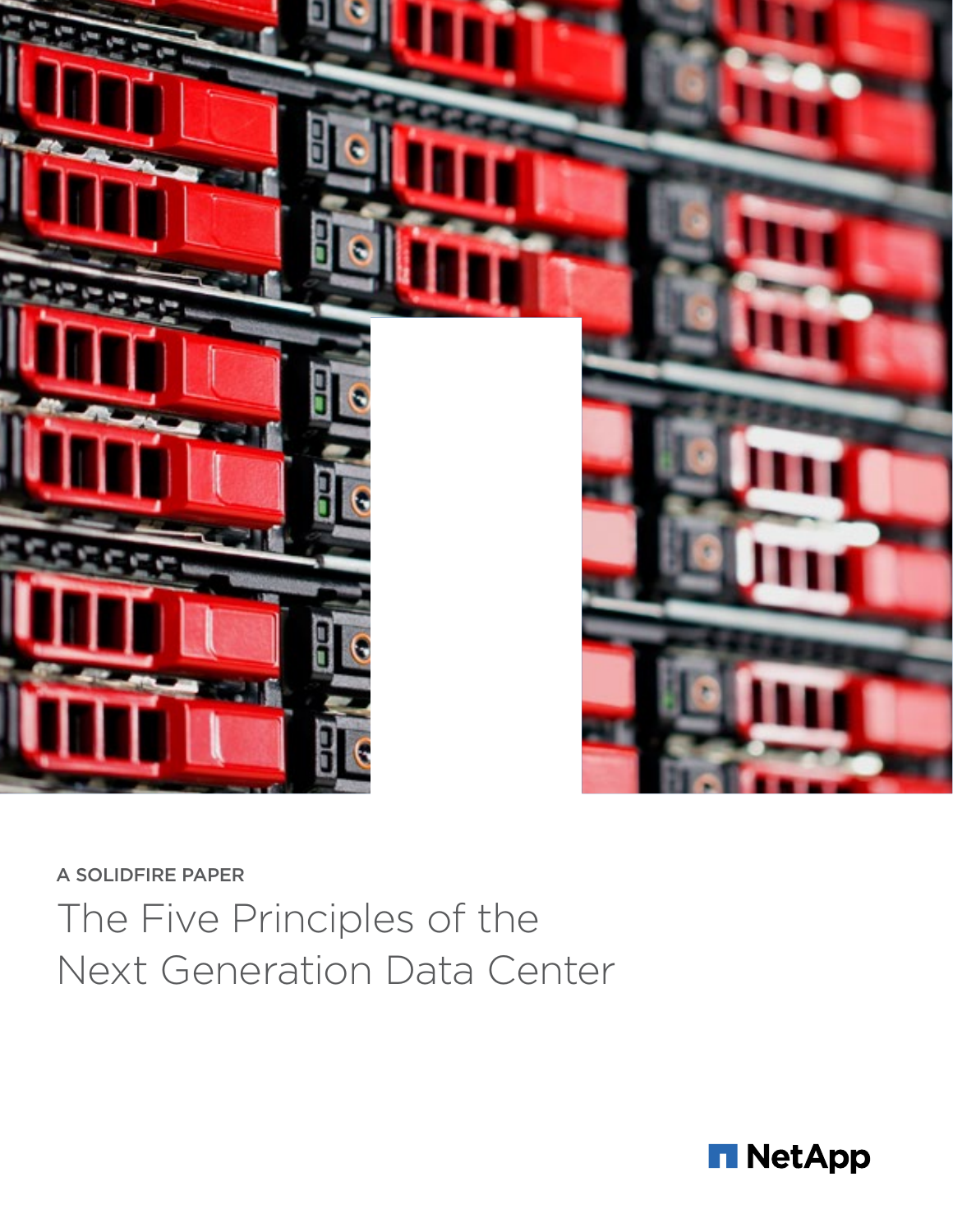

#### Why read this article?

Cisco's global cloud index report predicts that by 2018, more than 78% of workloads will be processed by cloud data centers; 22% will be processed by traditional data centers.

There's no denying it: The enterprise is moving to the cloud. Public clouds like Amazon Web Services (AWS) demonstrate the possibilities for next generation IT deployment: rapid elasticity and high performance at lower costs.

In the traditional data center, attempts to improve the end user experience often coincide with increased complexity on the server side. Dynamic workloads simply cannot scale in a traditional infrastructure without reconfiguration and

hardware investments, putting more pressure on constrained IT time and budgets.

Building a cloud infrastructure requires highly organized design methodologies but eliminates the need for silos that elevate risk and hold IT back.

In this article we discuss the five principles of a successful Next Generation Data Center (NGDC).

### Scale-Out



Scale-out offers seamless, transparent resource expansion without the cost and complexity of traditional infrastructure migrations.

Whereas the traditional scale-up architecture relies on dedicated physical servers with stranded resources, in the NGDC, resource pooling provides nondisruptive horizontal expansion across data center layers. Scale-out infrastructure design removes that age-old problem of performance degradation occurring as infrastructure resources are spread out.

Scale-out is possible simply by adding or removing nodes. While a traditional scale-up architecture is limited by the hardware it operates (faster hardware likely requiring significant migration efforts), scale-out offers a wide range of resource expansion options, allowing the enterprise to leverage IT investments consistently across the data center infrastructure and over the long-term.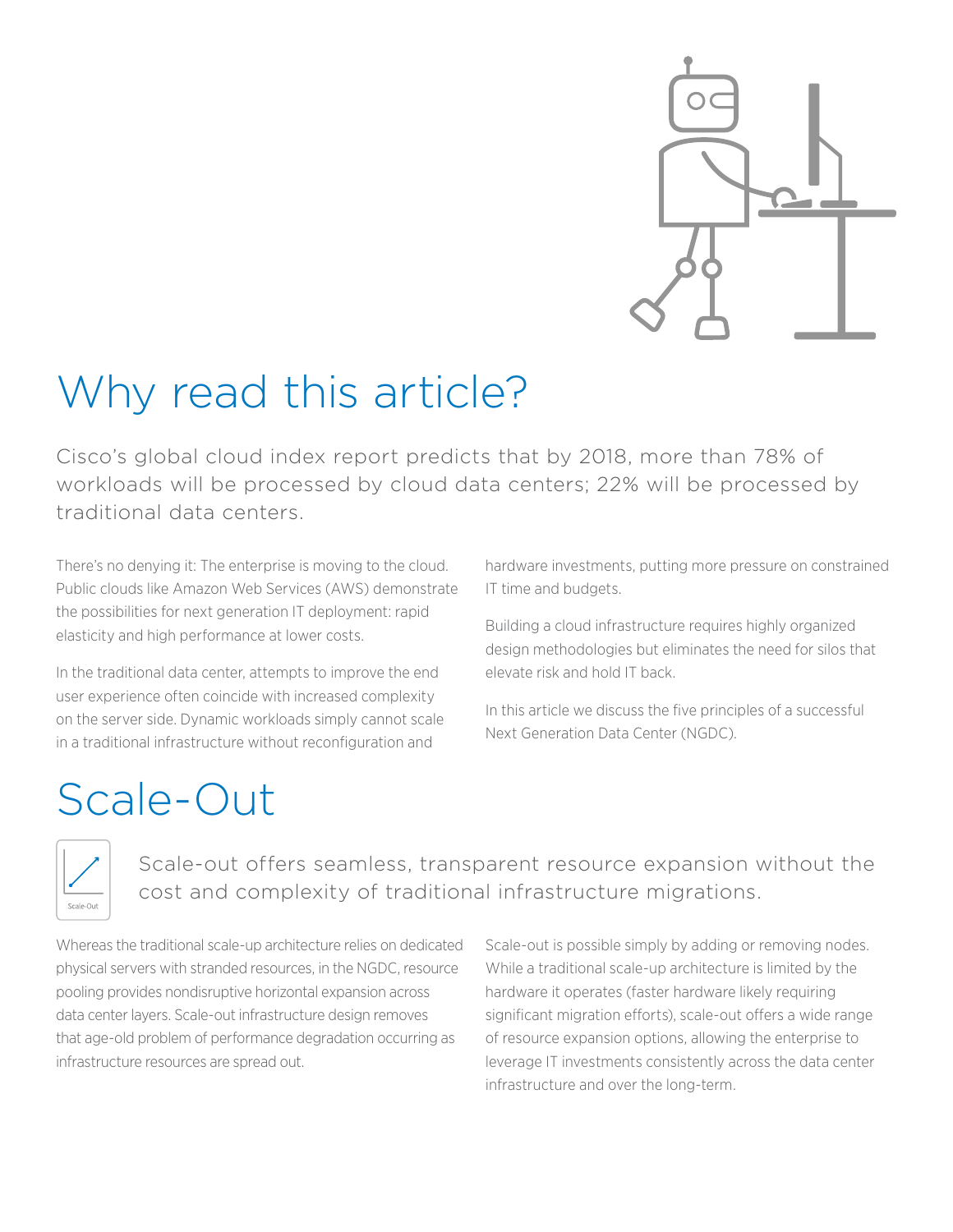### Guaranteed Performance

| ww.                       |
|---------------------------|
| <b>IOPS</b>               |
| Guaranteed<br>Performance |

In the NGDC, raw performance is half the solution — quality of service resource controls must be used across the entire infrastructure or any guarantee is only as good as the weakest link.

A legacy storage model can provide capacity on-demand, but it struggles with allocating performance resources efficiently because it was not built to support the individual capacity and performance requirements of collective workloads. An enterprise is then forced to purchase more storage than it needs, driving costs up and efficiencies down.

The balancing act between performance and capacity in NGDC storage design enables guaranteed performance with true QoS and reduced OPEX. What virtualization enabled in compute resources is now available in NGDC storage architecture: pooling and isolation of separate resources, reservation of resources for critical workloads, and moving resources dynamically from workload to workload.

## Automated Management



Automation across the stack is vital in the NGDC, where speed is an innovation rule.

Enterprise IT is charged with enabling innovation and growth. If IT gets in the way, the enterprise risks revenue loss and significant disruption by more agile competitors. NGDC automation maximizes business results with policy-driven provisioning and resource allocation and eliminates endpointcentric administration. Automating tasks and orchestrating workflows are fundamental in the enterprise if service delivery needs are expected to be met at scale.

Scripting common and/or disparate infrastructure tasks with APIs dramatically reduces errors, increases productivity, and streamlines service delivery by enabling efficient sharing of data and processes. Employing software automation to take charge of decision points changes the paradigm from the physical limitations of hardware to the unbounded design capabilities of software.

#### Data Assurance



#### NGDC enterprise architects plan for failure while mitigating its likelihood of occurrence.

In the legacy data center, infrastructure was customized with speciality hardware to ensure a failure would not negatively impact specific applications. The applications were saved and the price was paid in over-engineering. In the NGDC, a resilient and secure infrastructure is the expectation and failure is managed because the self-healing architecture is designed to tolerate it.

Using automatically programmed, predefined priorities in the NGDC, hypervisors can redistribute VMs from areas of contention to other areas without workload disruption. When loads on individual VMs change, automatic resource optimization and relocation reduce the need for administrators to respond. Time is dedicated to high-level tasks and risk of data loss or sevice is avoided.